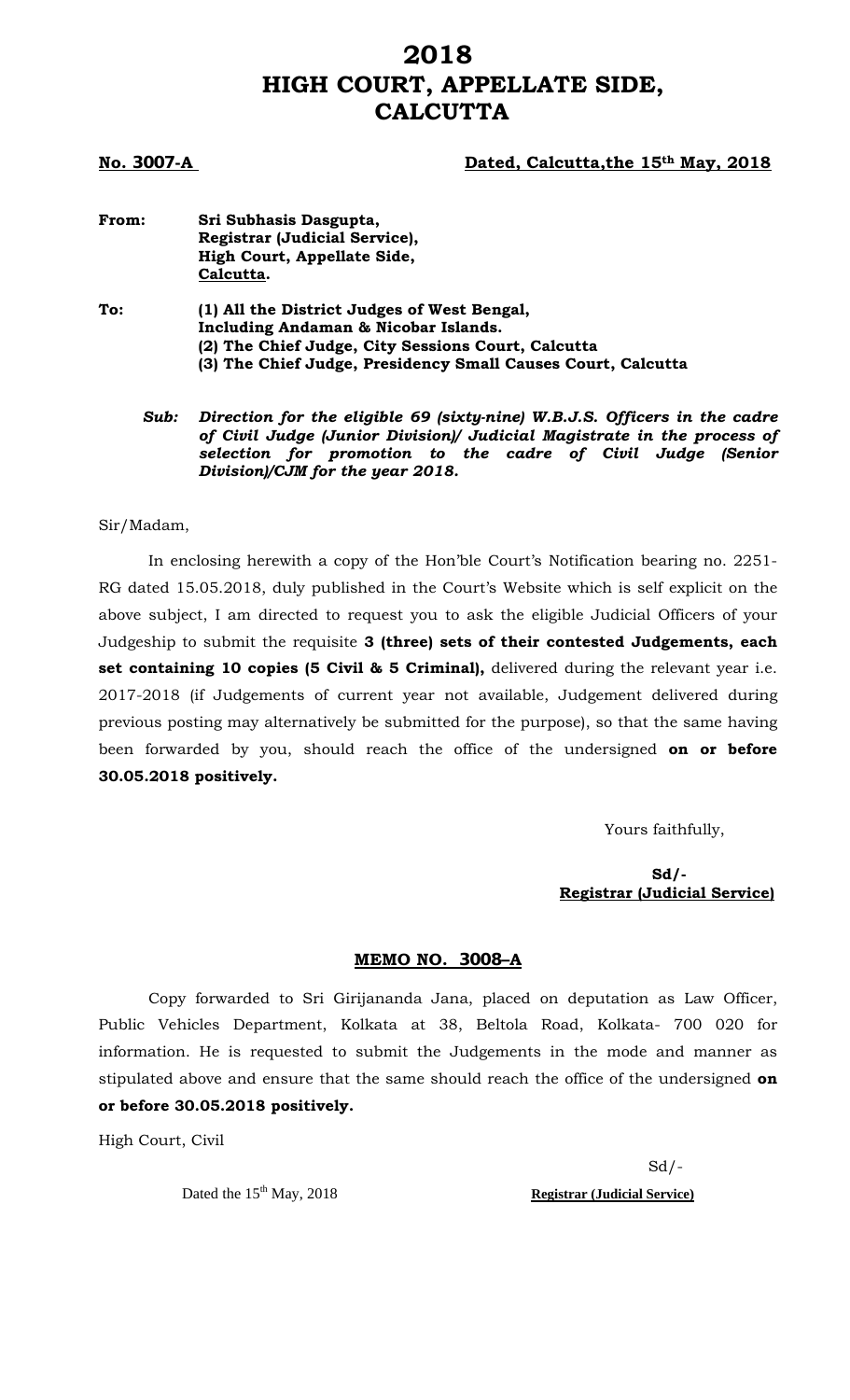## **2018 HIGH COURT, APPELLATE SIDE CALCUTTA**

## **N O T I F I C A T I O N**

### **No. 2251–RG** The 15<sup>th</sup> May, 2018

In continuation of the Hon'ble Court's earlier Notification bearing no. 1271-R (JS), dated 29.03.2018, it is further notified for general information of all concerned that the following 69 (sixty-nine) Judicial Officers of the West Bengal Judicial Service belonging to the Cadre of Civil Judge (Junior Division)/ Judicial Magistrate duly confirmed in service are, in order of seniority, eligible and coming under the zone of consideration in the process of selection and promotion to the cadre of Civil Judge (Senior Division)/ CJM/ACJM for the year 2018.

**The eligible Judicial Officers are hereby requested to submit the requisite (3) sets of their contested Judgements, each set containing (10) Judgements (5 Civil + 5 Criminal), preferably of the relevant year i.e. 2017-2018, if Judgements of current year not available, Judgement delivered during previous posting may alternatively be submitted for the purpose, through their respective District Judges so as to reach the Office of the undersigned on or before 30.05.2018 (4.45 p.m.), positively.** 

| SL.<br>NO. | <b>NAME OF THE</b><br><b>OFFICER</b> | PRESENT PLACE OF POSTING                                                                                                                                 |
|------------|--------------------------------------|----------------------------------------------------------------------------------------------------------------------------------------------------------|
| 1.         | Shri Bhaskar Majumder                | Judicial Magistrate, 3rd Court, Contai, Purba Medinipur                                                                                                  |
| 2.         | Shri Rajkumar Naiya<br>(S.C.)        | Judicial Magistrate, 2 <sup>nd</sup> Addl. Court, Basirhat, North 24-<br>Parganas                                                                        |
| З.         | Shri Ramaprasad Ghosh                | Civil Judge (Junior Division), Kalyani, Nadia                                                                                                            |
| 4.         | <b>Syed Dilwar Hossain</b>           | Judicial Magistrate, 2 <sup>nd</sup> Court, Kalna, Burdwan                                                                                               |
| 5.         | Sri Abhranil Neogi                   | Civil Judge (Junior Division), 1ST Court, Sealdah, South<br>24-Parganas                                                                                  |
| 6.         | Sri Indrajit Deb                     | Judicial Magistrate, 3rd Court, Berhampore, Murshidabad<br>U.O.T. as Municipal Magistrate, 3rd Court, Calcutta                                           |
| 7.         | Sri Barun Roy (S.C.)                 | Civil Judge (Junior Division)-cum-Judicial Magistrate,<br>Mayabunder, Andaman & Nicobar Islands                                                          |
| 8.         | Smt. Alakananda Sarkar               | Judicial Magistrate, 7 <sup>th</sup> Court, Sadar, Bankura                                                                                               |
| 9.         | Sri Indranil Ray                     | Civil Jude (Junior Division), 2 <sup>nd</sup> Court, Serampore,<br>Hooghly                                                                               |
| 10.        | Sri Prosenjit Bose                   | Municipal Magistrate, 2 <sup>nd</sup> Court, Calcutta                                                                                                    |
| 11.        | Smt. Uma Banerjee Singha<br>Roy      | Civil Judge (Junior Division), Addl. Court, Suri, Birbhum                                                                                                |
| 12.        | Smt. Kalyani Jogasarma               | Civil Judge (Junior Division), 2 <sup>nd</sup> Court, Rampurhat,<br>Birbhum                                                                              |
| 13.        | Smt. Eden Lamasaa (S.T.)             | Metropolitan Magistrate, 18th Court, Calcutta U.O.T. as<br>Judicial Magistrate, 6th Court, Asansol, Burdwan                                              |
| 14.        | Sri Madhusudan Pal (S.C.)            | Metropolitan Magistrate, 4th Court, Calcutta U.O.T. as<br>Judicial Magistrate, Kandi, Murshidabad                                                        |
| 15.        | Sri Goutam Naskar (S.C.)             | Municipal Magistrate, 3rd Court, Calcutta U.O.T. as Civil<br>Judge (Junior Division), 1 <sup>st</sup> Court, Sadar, Bankura                              |
| 16.        | Smt. Euepundee Lepcha (S.T.)         | Metropolitan Magistrate, 8th Court, Calcutta                                                                                                             |
| 17.        | <b>Sri Somak Das</b>                 | Metropolitan Magistrate, 22 <sup>nd</sup> Court, Calcutta                                                                                                |
| 18.        | Smt. Nita Sarkar                     | Metropolitan Magistrate, 5th Court, Calcutta                                                                                                             |
| 19.        | Sri Jyotirmoy Bhattachrjee           | Metropolitan Magistrate, 3rd Court, Calcutta                                                                                                             |
| 20.        | Sri Animesh Ghosh                    | Civil Judge (Junior Division), Sadar, Coochber                                                                                                           |
| 21.        | Sri Binod Mahato (S.C.)              | Metropolitan Magistrate, 14th Court, Calcutta,                                                                                                           |
| 22.        | Smt. Jhilom Gupta                    | Judicial Magistrate, 2 <sup>nd</sup> Court, Uluberia, Howrah                                                                                             |
| 23.        | Smt. Urmi Sinha                      | Civil Judge (Junior Division), 2 <sup>nd</sup> Court, Sadar, Purulia                                                                                     |
| 24.        | Sri Subhra Kanti Dhar                | Judicial Magistrate, 8th Court, Alipore, South 24-Parganas<br>U.O.T. as Civil Judge (Junior Division)-cum-Judicial<br>Magistrate, Mekhliganj, Coochbehar |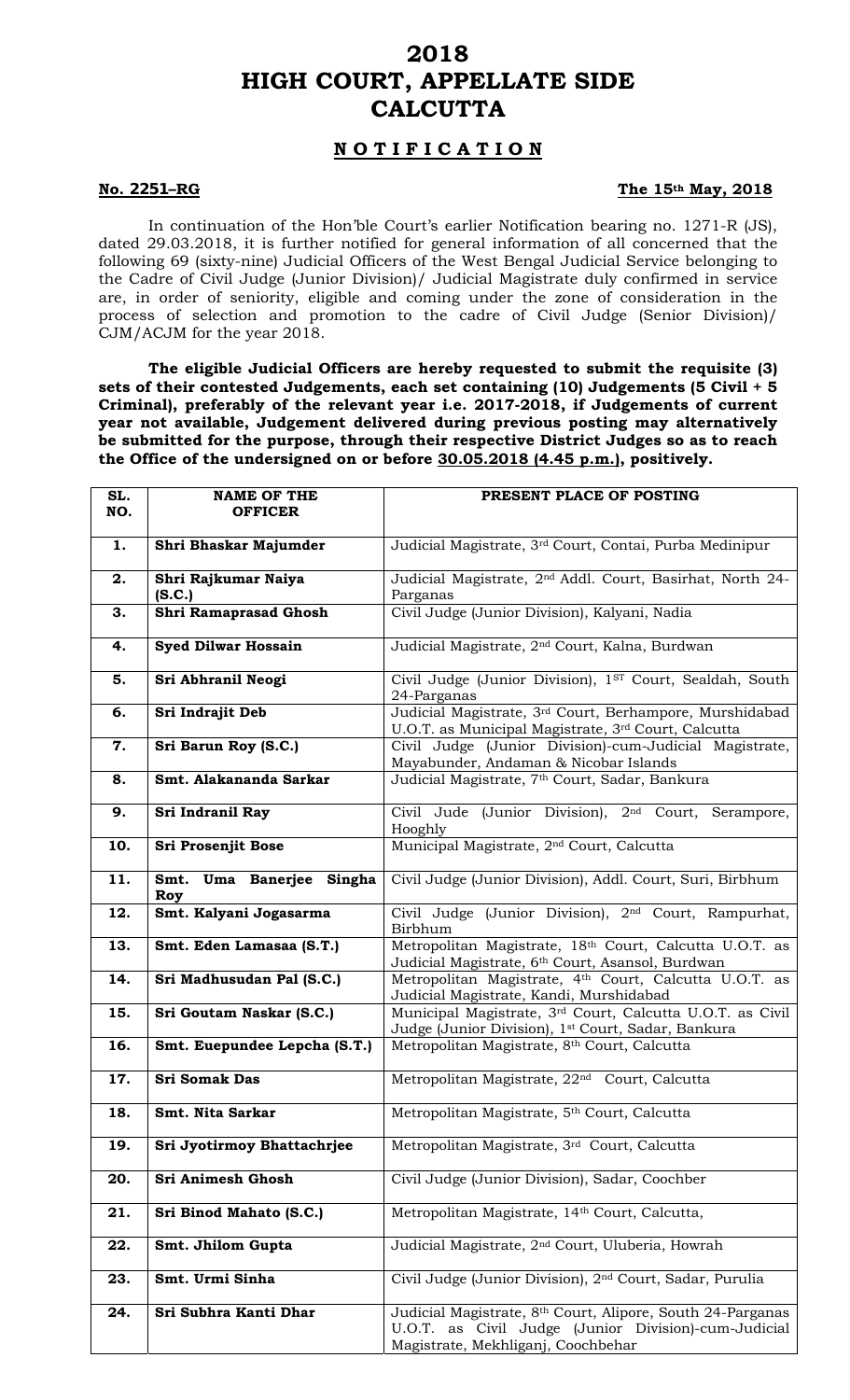| 25. | Smt. Srinita Das                                  | Metropolitan Magistrate, 6th Court, Calcutta                                                                                                   |
|-----|---------------------------------------------------|------------------------------------------------------------------------------------------------------------------------------------------------|
| 26. | Sri Debasish Panja                                | Metropolitan Magistrate, 15th Court, Calcutta U.O.T. as<br>Civil Judge (Junior Division), 1st Court, Bolpur, Birbhum                           |
| 27. | Md. Ruknuddin                                     | Civil Judge (Junior Division), Dantan, Paschim Medinipur                                                                                       |
| 28. | Sri Kuntal Chatterjee                             | Metropolitan Magistrate, 17th Court, Calcutta U.O.T. as<br>Civil Judge (Junior Division), 2 <sup>nd</sup> Court, Sadar, Bankura                |
| 29. | Sri Satyajit Maiti                                | Judicial Magistrate-cum-Civil Judge (Junior Division),<br>Campbell Bay & JM, Addl. Ct., Port Blair Andaman &                                   |
| 30. | Smt. Moumita Roy                                  | Nicobar Islands<br>Metropolitan Magistrate, 11 <sup>th</sup> Court, Calcutta                                                                   |
| 31. | Sri Pradip Bandyopadhyay                          | Civil Judge (Junior Division), Tehatta, Nadia                                                                                                  |
| 32. | Smt. Arkabrati Neogi                              | Metropolitan Magistrate, 19th Court, Calcutta                                                                                                  |
| 33. | Smt. Mala Chakraborty                             | Metropolitan Magistrate, 20th Court, Calcutta                                                                                                  |
| 34. | Smt. Aliva Roy                                    | Judicial Magistrate, 1 <sup>st</sup> Court, Suri, Birbhum U.O.T. as<br>Metropolitan Magistrate, 17th Court, Calcutta                           |
| 35. | Smt. Leena Sharma                                 | Judicial Magistrate, 4 <sup>th</sup> Court, Krishnagar, Nadia                                                                                  |
| 36. | Sri Sumitava Ghosh                                | Metropolitan Magistrate, 21 <sup>st</sup> Court, Calcutta                                                                                      |
| 37. | Smt. Chanda Hasmat                                | Metropolitan Magistrate, 10th Court, Calcutta                                                                                                  |
| 38. | Sri Sunil Kumar Sharma                            | Metropolitan Magistrate, 16th Court, Calcutta                                                                                                  |
| 39. | Smt. Parna Bhattacharya                           | Judicial Magistrate, 2 <sup>nd</sup> Court, Jangipur, Murshidabad                                                                              |
| 40. | Sri Smarajit Roy                                  | Metropolitan Magistrate, 12th Court, Calcutta                                                                                                  |
| 41. | Sri Samaresh Bera                                 | 7 <sup>th</sup><br>Registrar-cum-Metropolitan<br>Magistrate,<br>Court.<br>Calcutta                                                             |
| 42. | Smt. Juin Dutta                                   | Principal Magistrate, Juvenile Justice Board, Howrah                                                                                           |
| 43. | Sri Rupendra Nath Bose                            | Civil Judge (Junior Division)-cum-Judicial Magistrate,<br>Mungpoo, Darjeeling                                                                  |
| 44. | Sri Girijananda Jana                              | Law Officer, Public Vehicles Department, Calcutta                                                                                              |
| 45. | Smt. Leena Lama (S.T.)                            | Civil Judge (Junior Division), Alipurduar, Jalpaiguri<br>U.O.T. as Civil Judge (Junior Division),<br>1 <sup>st</sup> Court,<br>Ranaghat, Nadia |
| 46. | <b>Mandal</b><br>(Raha)<br>Smt.<br>Keya<br>(S.C.) | Metropolitan Magistrate, 13th Court, Calcutta                                                                                                  |
| 47. | Sri Gautam Kumar Nag (S.C.)                       | Judicial Magistrate, 3rd Court, Tamluk, Purba Medinipur                                                                                        |
| 48. | Smt.<br><b>Neelam</b><br>Sashi<br>Kujur<br>(S.T.) | Judicial Magistrate, Nabadwip, Nadia                                                                                                           |
| 49. | Smt. Arpita Hira (S.C.)                           | (Junior Division),<br>$1$ st<br>Civil<br>Judge<br>Court,<br>Kandi,<br>Murshidabad                                                              |
| 50. | Sri Sangram Saha@ Goutam<br>Saha (S.C.)           | Civil Judge (Junior Division), Additional Court-cum-<br>Judicial Magistrate, Raiganj, Uttar Dinajpur                                           |
| 51. | Smt. Stotri Saha (S.C.)                           | Judicial Magistrate, Municipal Court, Howrah U.O.T as<br>Civil Judge (Junior Division), 3rd Court, Baruipur, South<br>24-Parganas              |
| 52. | Smt. Rinjee Doma Lama (S.T.)                      | Judicial Magistrate, 2 <sup>nd</sup> Court, Sadar, Maldah                                                                                      |
| 53. | Sri Sourav Subba (S.T.)                           | Civil Judge (Junior Division), Bishnupur, Bankura U.O.T.<br>as Metopolitan Magistrate, 4th Court, Calcutta                                     |
| 54. | Smt. Sanghamitra Paul                             | Judicial Magistrate, 2 <sup>nd</sup> Court, Sadar, Purulia                                                                                     |
| 55. | Sri Koustuv Mukhopadhyay                          | Metropolitan Magistrate, 9th Court, Calcutta                                                                                                   |
| 56. | Smt. Dyuti Roy                                    | Leave Reserve Officer, Burdwan                                                                                                                 |
| 57. | Smt. Sarmistha Ganguly                            | Civil Judge (Junior Division), 1 <sup>st</sup> Court, Bolpur, Birbhum<br>U.O.T. as Metropolitan Magistrate, 15th Court, Calcutta               |
| 58. | Sri Anirban Chatterjee                            | Judicial Magistrate-cum-Civil Judge (Junior Division),<br>Port Blair, Andaman & Nicobar Islands                                                |
| 59. | Smt. Supriya Khan                                 | Judicial Magistrate, 3rd Court, Suri, Birbhum                                                                                                  |
| 60. | Smt. Manika Saha                                  | Judicial Magistrate, 4th Court, Sadar, Howrah U.O.T. as<br>Judicial Magistrate, Buniadpur, Dakshin Dinajpur                                    |
| 61. | Sri Sanjib Roy                                    | Judicial Magistrate, Jhargram, Paschim Medinipur                                                                                               |
| 62. | Sri<br><b>Prasad</b><br>Shyama<br>Chattopadhyay   | Judicial Magistrate, 6th Court, Asansol, Burdwan U.O.T.<br>as Metropolitan Magistrate, 18th Court, Calcutta                                    |